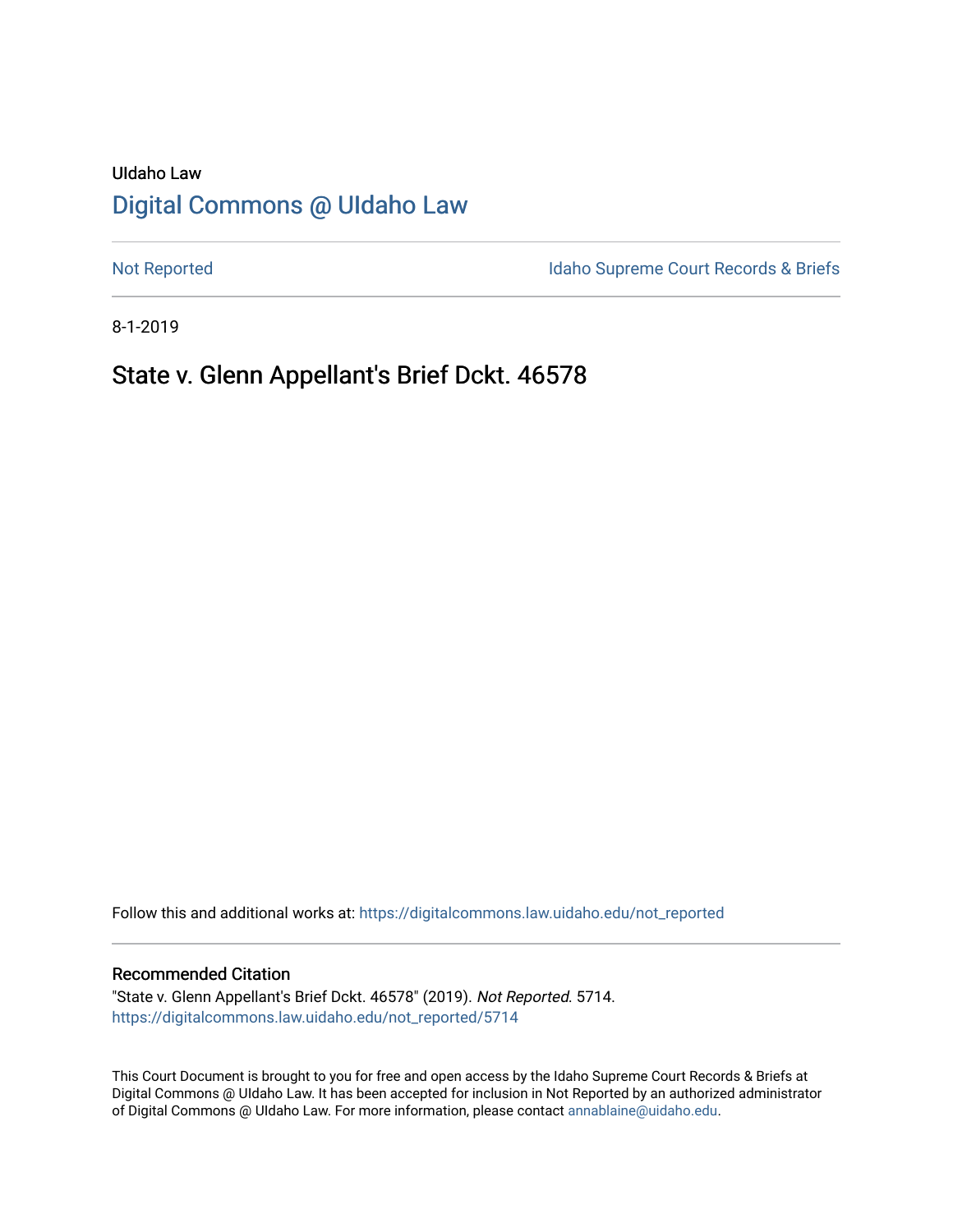Electronically Filed 8/1/2019 2:03 PM Idaho Supreme Court Karel Lehrman, Clerk of the Court By: Brad Thies, Deputy Clerk

ERIC D. FREDERICKSEN State Appellate Public Defender I.S.B. #6555

ERIK R. LEHTINEN Chief, Appellate Unit I.S.B. #6247 322 E. Front Street, Suite 570 Boise, Idaho 83702 Phone: (208) 334-2712 Fax: (208) 334-2985 E-mail: documents@sapd.state.id. us

#### IN THE SUPREME COURT OF THE STATE OF IDAHO

) ) ) ) ) ) ) ) )

| STATE OF IDAHO, |                       |
|-----------------|-----------------------|
|                 | Plaintiff-Respondent, |
| V.              |                       |
|                 | THAD SCOTT GLENN,     |
|                 | Defendant-Appellant.  |

NO. 46578-2018 ADA COUNTY NO. CR0l-18-6973 APPELLANT'S BRIEF

## STATEMENT OF THE CASE

#### Nature of the Case

Following a jury trial, Thad Glenn was found guilty of driving under the influence of alcohol ("DUI"). That conviction was enhanced to a felony based on Mr. Glenn's admission that he had been convicted of a felony DUI within the previous fifteen years. The district court imposed a unified sentence of ten years, with three years fixed. Later, it denied Mr. Glenn's motion for a sentence reduction.

On appeal, Mr. Glenn contends the district court erred in two regards. First, he asserts it abused by its discretion by imposing a sentence that is excessive given any reasonable view of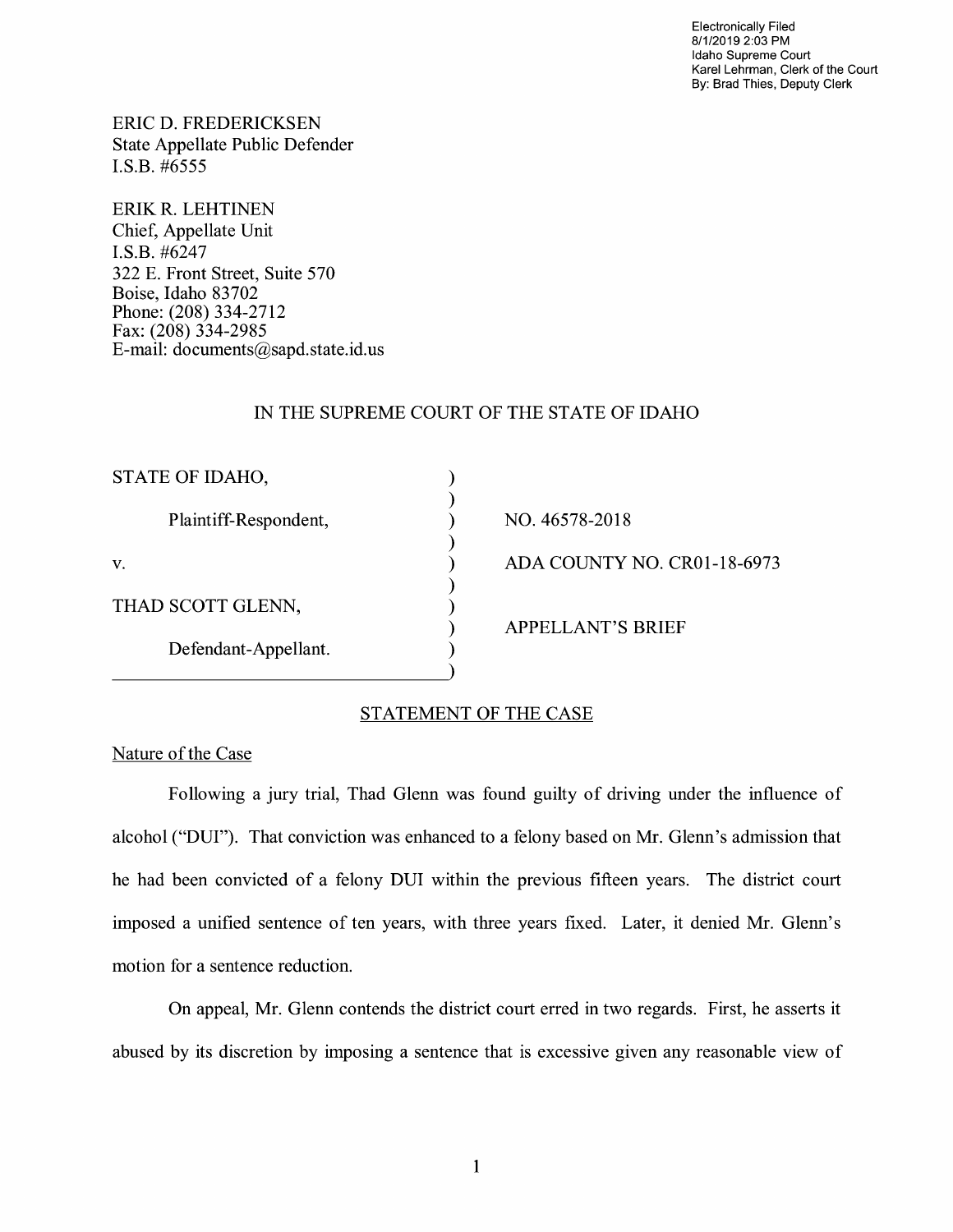the evidence. Second, he argues the court abused its discretion in denying his motion for a sentence reduction.

#### Statement of the Facts and Course of Proceedings

Thad Glenn has a long history of alcohol use and abuse. *(See PSI, p.103.)*<sup>1</sup> Although he has been able to maintain his sobriety for long periods, he has also "fallen off the wagon" many times. *(See, e.g.,* PSI, pp.103-04, 105, 107, 190.) The time period around February 9, 2018, was one such occasion.

Mr. Glenn had been having some problems in his personal life, such that he had to move out of his residence and planned to live out of his car for a few days, and he made the fateful decision to drink. *(See* Tr., p.205, L.23 - p.206, L.19.) After gathering his things from his residence, he stopped for beer, and then headed to the Cooper Court/Rhodes Skate Park area of downtown Boise. (Tr., p.206, L.7 - p.207, L.19.) After parking his car near Rhodes Skate Park, Mr. Glenn spent the day visiting with friends at the park and drinking in his parked car. (Tr., p.207, L.16 – p.208, L.19.) Mr. Glenn readily admits that he got drunk. (Tr., p.207, Ls.14-15.)

At some point that night, Mr. Glenn laid down in the back seat of his car to take a nap.  $(Tr, p.208, L.23 - p.209, L.2.)$  A few hours later though, he was awakened by a noisy generator. (Tr., p.209, Ls.1-11.) He contends that at that point he crawled into his front seat and started looking for his belongings—his cigarettes and his keys—but could not find them. (Tr., p.209,

<sup>&</sup>lt;sup>1</sup> All of the confidential exhibits, including the pre-sentence investigation report ("PSI"), are contained in the electronic (.pdf) file "GlennConDocsRec." That electronic document is cited herein as "PSI," and all page references correspond with the page numbers of the 328-page electronic document.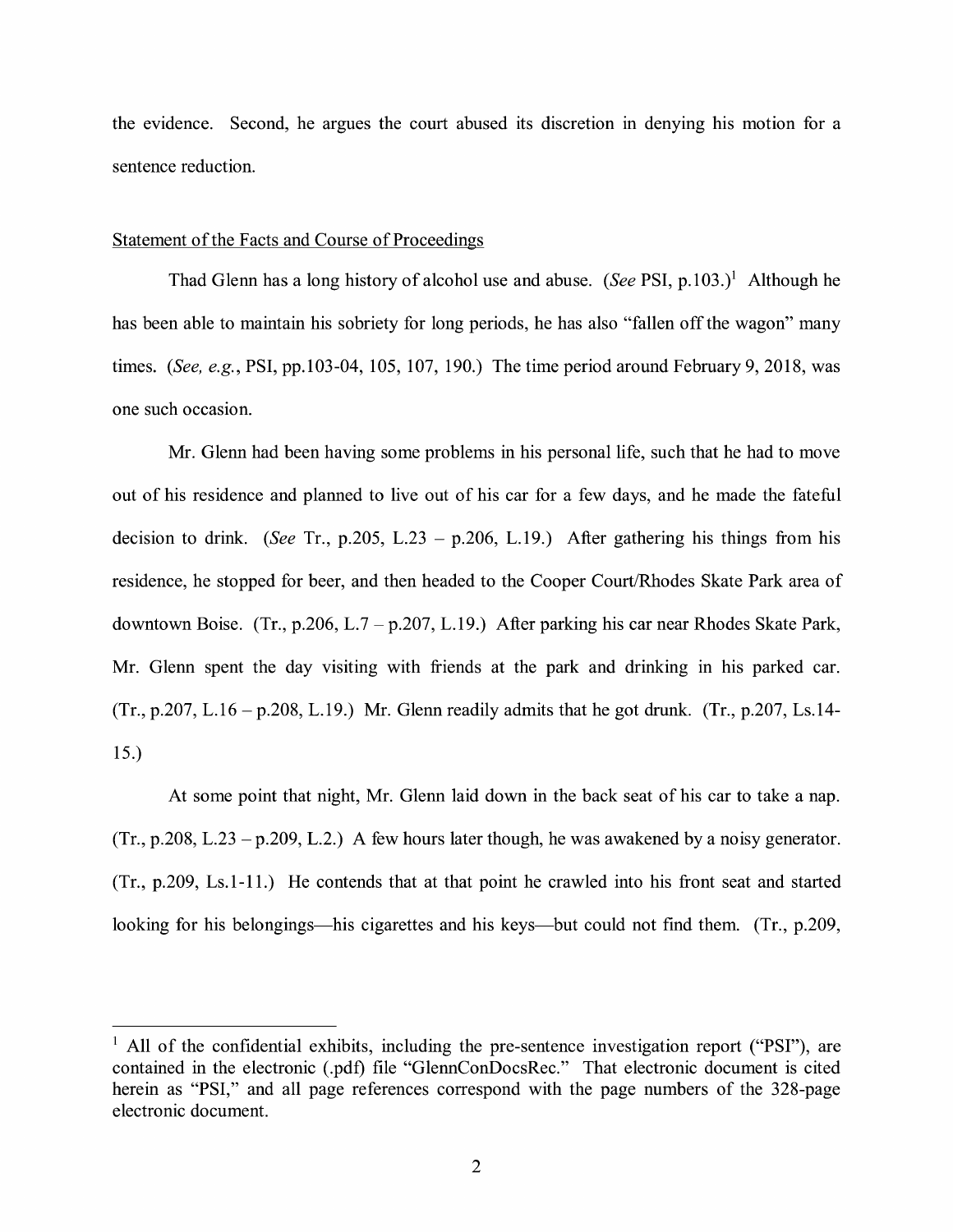Ls.17-24.) According to Mr. Glenn, he never found his keys, so he could not have started, much less moved, his car. (Tr., p.209, L.23 - p.210, L.9.)

However, two Boise police officers patrolling the area, who indicated their attention was drawn to Mr. Glenn's car because it had no visible license plate, $2$  claimed that they saw the car move a few feet. (Tr., p.102, Ls.19-25, p.107, Ls.8-13, p.110, L.14 – p.111, L.8, p.125, L.9 – p.126, L.11, p.138, L.24 - p.139, L.2, p.142, Ls.3-12.) Upon approaching Mr. Glenn's car, one of the officers opened the door and immediately came to suspect that Mr. Glenn was intoxicated. *(See* Tr., p.113, L.17 - p.114, L.9, p.120, Ls.12-16.)

A third officer was called to the scene to conduct field sobriety tests. *(See* Tr., p.113, L.24 - p.114, L.9, p.123, Ls.1-3, p.139, Ls.9-11, p.142, Ls.1-2; *see generally* Ex. 2 (video recording of Officer Byron Grover's interactions with Mr. Glenn).) That officer believed that Mr. Glenn's performance on various tests—the horizontal gaze nystagmus test, the walk-andturn test, and the one-leg stand test—was indicative of impairment. (Tr., p.172, Ls.17-22, p.174, Ls.14-20, p.180, Ls.16-21, p.182, L.22 - p.183, L.7.) In addition, that officer administered two breath tests, which yielded results of .202 and .205-far in excess of the legal driving limit of .08. (Tr., p.192, Ls.1-6.)

Mr. Glenn was arrested (Tr., p.192, Ls.7-11), and charged with one count of DUI, elevated to a felony for his having had a felony DUI in the previous fifteen years, and one count of misdemeanor possession of an open container of alcohol in a motor vehicle **(R.,** pp. 7-8). Thereafter, he waived his preliminary hearing and was bound over to district court. (R., pp.18, 19-20; *see also* R., pp.21-22 (information).)

<sup>&</sup>lt;sup>2</sup> As it turned out, Mr. Glenn's vehicle had a temporary registration displayed in the window. *(See* Tr., p.107, Ls.14-17.)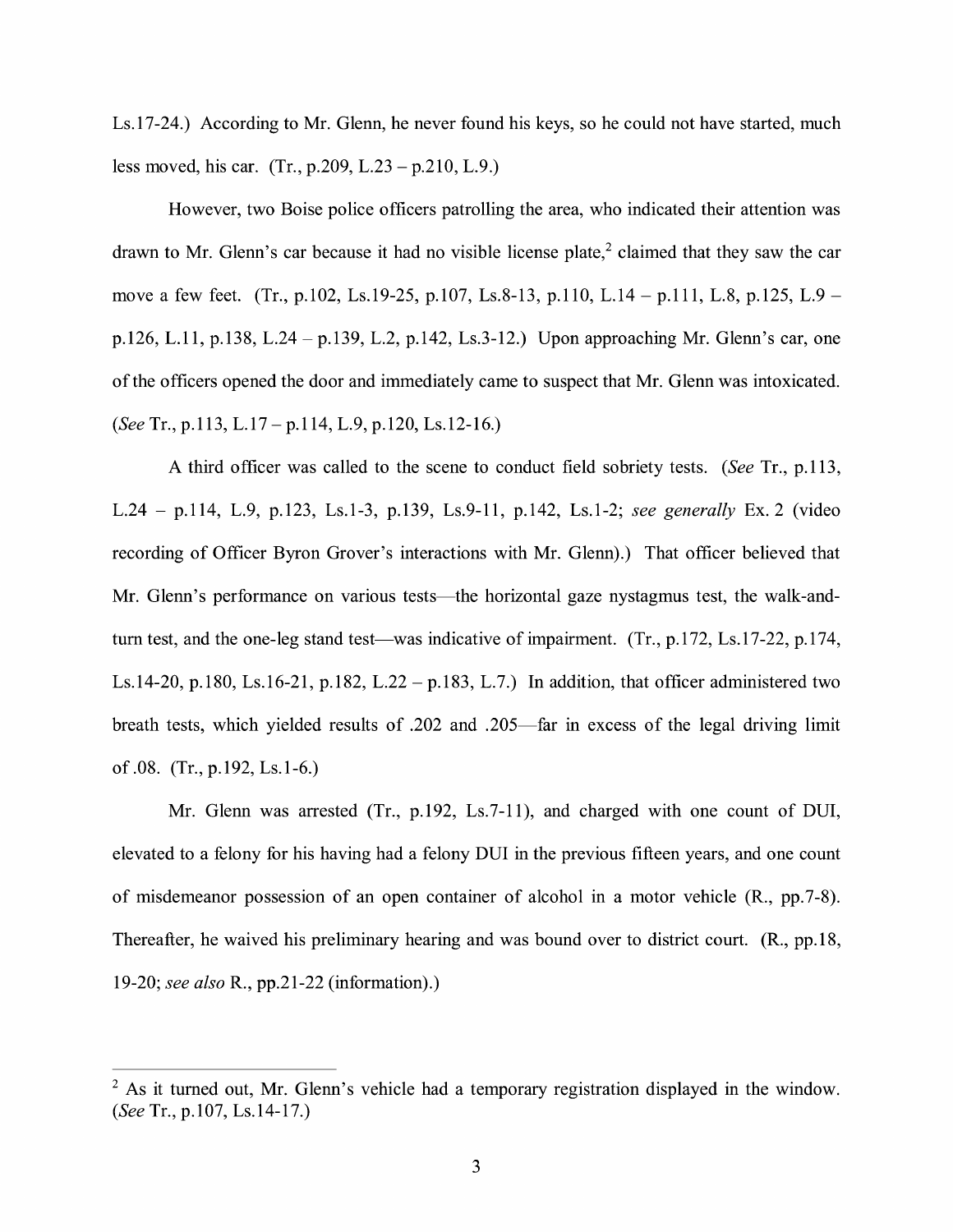Mr. Glenn exercised his constitutional right to a jury trial. *(See generally* R., pp.35-45; Tr., pp.7-279.) At trial, the only seriously-disputed question was whether Mr. Glenn had driven his car a few feet, as the officers claimed, or whether the vehicle had remained stationary, with the engine off, as testified to by Mr. Glenn. *(See, e.g.,* Tr., p.244, L.20 - p.245, L.21 (prosecutor describing "the crux of this case" as whether Mr. Glenn drove, and arguing that the officers should be believed on this point).) Ultimately, the jury apparently believed the officers, as it found Mr. Glenn guilty of DUI. **(R.,** p.73; Tr., p.270, L.1 - p.271, L.3.) However, the jury acquitted Mr. Glenn on the open container charge. (R., p.73; Tr., p.271, Ls.4-7.) Thereafter, Mr. Glenn pled guilty to the enhancement for having been convicted of a felony DUI within the past fifteen years. (Tr., p.274, L.4- p.277, L.8.)

At sentencing, the State recommended a sentence of ten years, with three years fixed, and a five-year driver's license suspension (Sent. Tr., p.8, Ls.20-23, p.9, Ls.7-9), while the defense recommended half the determinate time and made no particular recommendation as to the indeterminate portion of the sentence or the license suspension (Sent. Tr., p.12, Ls.4-10).<sup>3</sup> The district court followed the State's recommendation to the letter, imposing a prison sentence of ten years, with three years fixed, and a five-year absolute driver's license suspension. (Sent. Tr., p.16, Ls.14-21, p.17, Ls.18-20; R., pp.77, 79.)<sup>4</sup> The district court entered its judgment of conviction on October 23, 2018. (R., pp.78-80.)

<sup>&</sup>lt;sup>3</sup> Although the sentencing hearing transcript is contained within the same electronic document as the trial transcript ("Appeal Transcript Record"), its pagination starts over at page one. Thus, the sentencing hearing transcript is cited herein as "Sent. Tr." in order to differentiate it from the trial transcript.

<sup>&</sup>lt;sup>4</sup> The district court made the sentence in this case concurrent with that in Ada County Case No. CR-FE-2009-589 (R., p.79), Mr. Glenn's previous felony DUI case *(see* PSI, pp.70-72). Mr. Glenn was on probation in that case when the present case arose, and his probation in that case has since been revoked and his sentence ordered into execution. *See* iCourt Portal ( available at <https://mycourts.idaho.gov/odysseyportal/> ).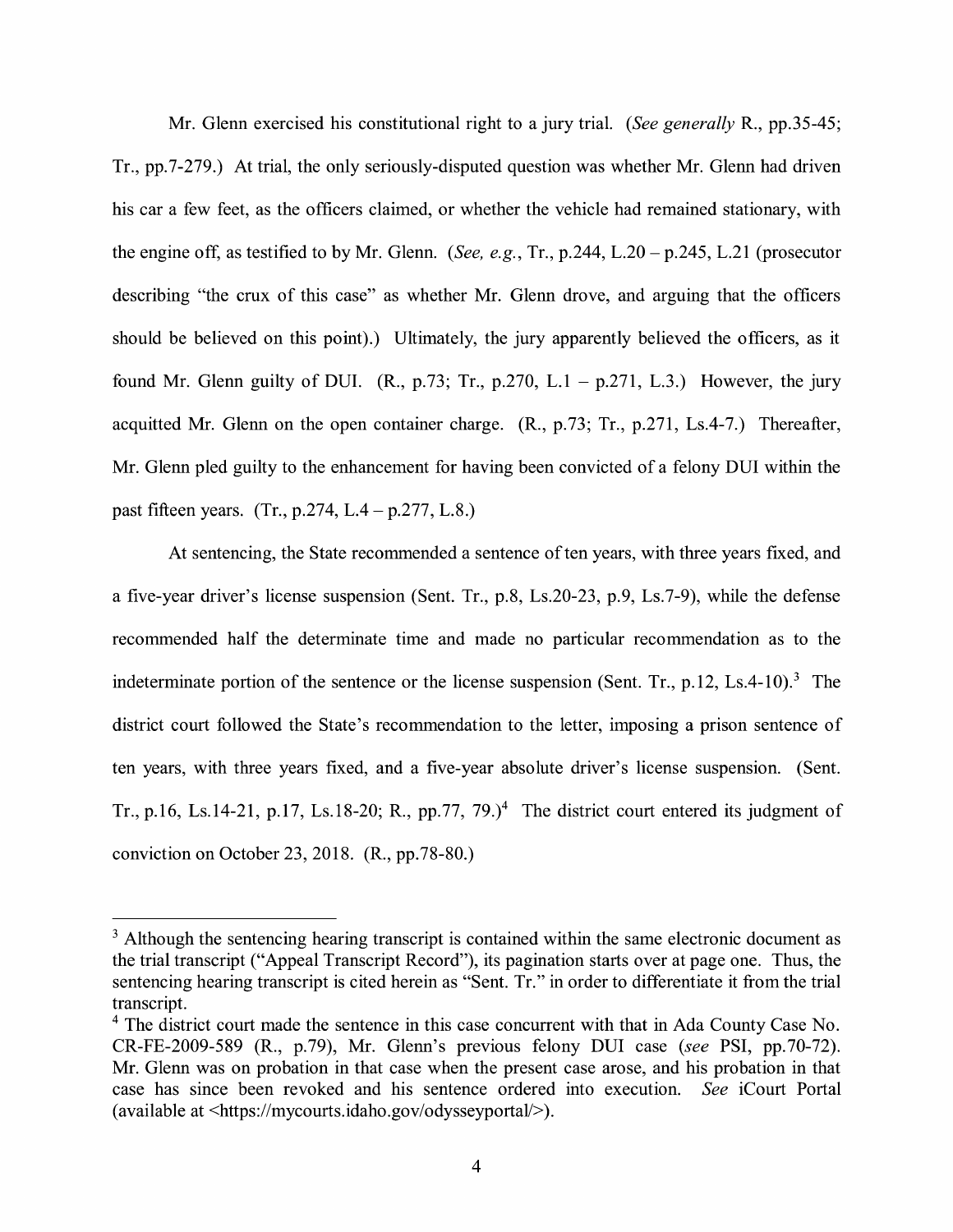On February 15, 2019, Mr. Glenn filed a timely motion seeking a sentence reduction pursuant to Idaho Criminal Rule 35. (Augmentation, pp.1-2.) That motion was supported by a letter from Mr. Glenn to the district court requesting that his sentence be modified to five years, all fixed. (Augmentation, p.2.) However, the district court denied that motion without a hearing. (Augmentation, pp.3-5.)

In the meantime, on December 3, 2018, Mr. Glenn had filed a notice of appeal that was timely from the judgment of conviction, and the subsequently-entered order denying his Rule 35 motion. (R., pp.82-83.)

#### **ISSUES**

- I. Did the district court abuse its discretion by imposing a sentence that is excessive given any reasonable view of the evidence?
- II. Did the district court abuse its discretion in denying Mr. Glenn's motion for a sentence reduction?

#### ARGUMENT

I.

### The District Court Abused Its Discretion By Imposing A Sentence That Is Excessive Given Any Reasonable View Of The Evidence

Thad Glenn has a long history of alcohol use and abuse. He began drinking at the age of fifteen, and was drinking regularly by eighteen.  $(PSI, p.103.)^5$  Over time, his alcohol use spiraled out of control and "caused him to lose 'everything, including family.'" (PSI, p.103 (quoting Mr. Glenn).) Since his mother passed, he has not had much of a relationship with his

<sup>&</sup>lt;sup>5</sup> All of the confidential exhibits, including the pre-sentence investigation report ("PSI"), are contained in the electronic (.pdf) file "GlennConDocsRec." That electronic document is cited herein as "PSI," and all page references correspond with the page numbers of the 328-page electronic document.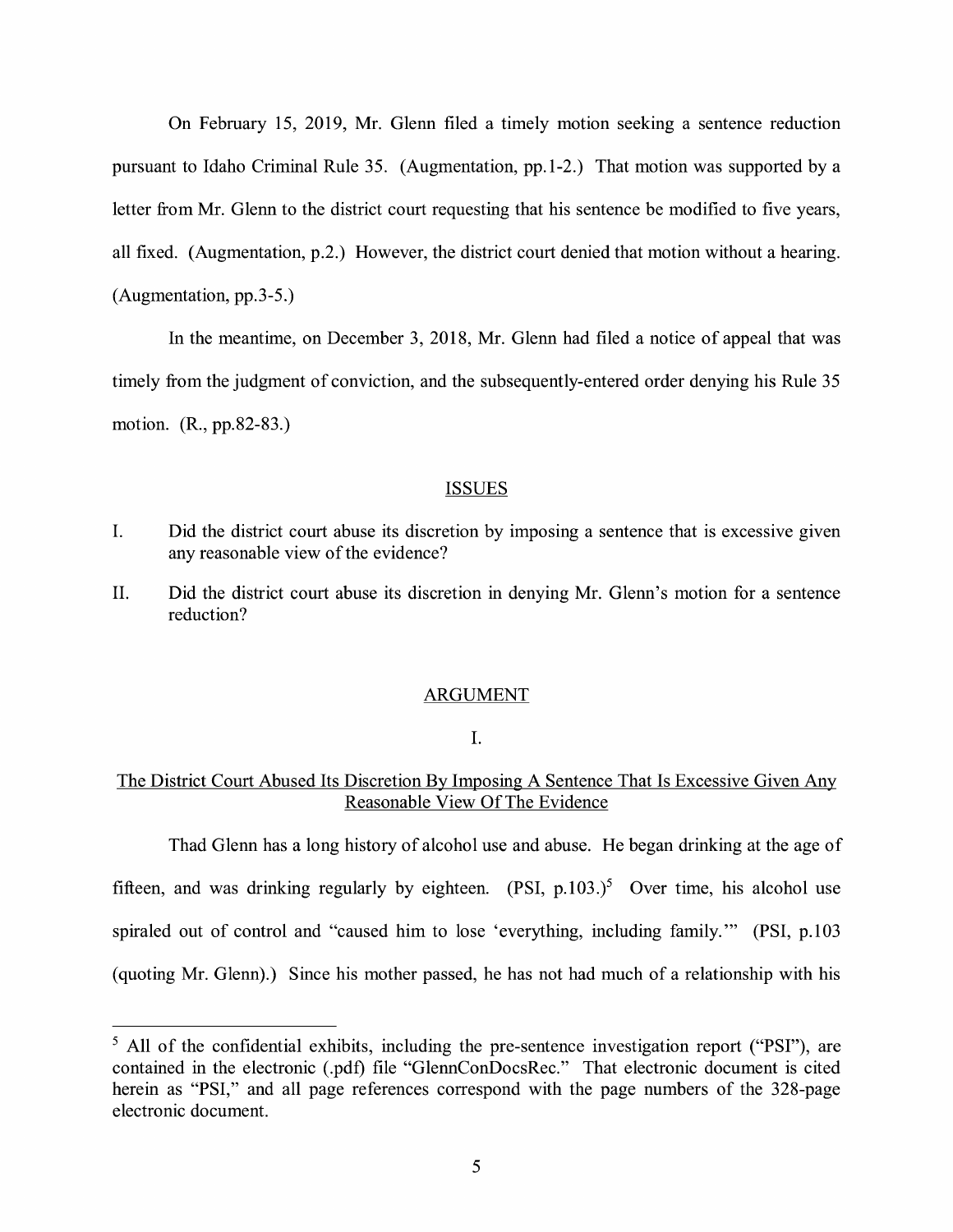father. *(See* PSI, pp.98, 308, 311.) In addition, although Mr. Glenn has a young son, his exgirlfriend and her family have not allowed him to see the boy, as they are apparently done giving Mr. Glenn chances. *(See* PSI, pp.100, 308, 311.) Even his aunt has explained that although she and her husband still love and support Mr. Glenn, because of his drinking, he is not welcome to live with them. *(See* PSI, pp.179, 189-90, 311.)

Mr. Glenn's drinking has also impacted his ability to work and earn a living. As one former employer explained, Mr. Glenn is a "good worker when he's dried up, but he has a problem with going on benders." (PSI, p.102.) That particular employer would be willing to rehire Mr. Glenn, but only if he is sober. (PSI, p.102.)

And, of course, Mr. Glenn's alcohol abuse has caused him significant legal problems. In addition to this case, he had misdemeanor DUI convictions in 1994, 1996, 1998 (x2), 2003, and 2006, and a felony DUI conviction in 2009; he had multiple driving without privileges and failure to purchase a driver's license convictions, which so often follow DUI convictions; and he's had a handful of other alcohol-related misdemeanors, such as minor in possession of alcohol and open container. (PSI, pp.93-97, 185-88, 302-07.)

Even though alcohol has been a dark cloud hanging over Mr. Glenn's adult life, he has not given up the fight. With a lot of hard work and focus on his faith, he has been able to enjoy fairly long periods of sobriety. For example, after completing a period of retained jurisdiction (a "rider") after his first felony DUI in 2009, Mr. Glenn was able to stay sober for up to seven years. *(See* PSI, pp.103-04, 105, 301.) As he explained it, Alcoholics Anonymous ("AA") and Church are the keys to his remaining alcohol free. (PSI, p.103; *accord* PSI, p.105.) In the past, he says, complacency has been his undoing. (PSI, p.103.)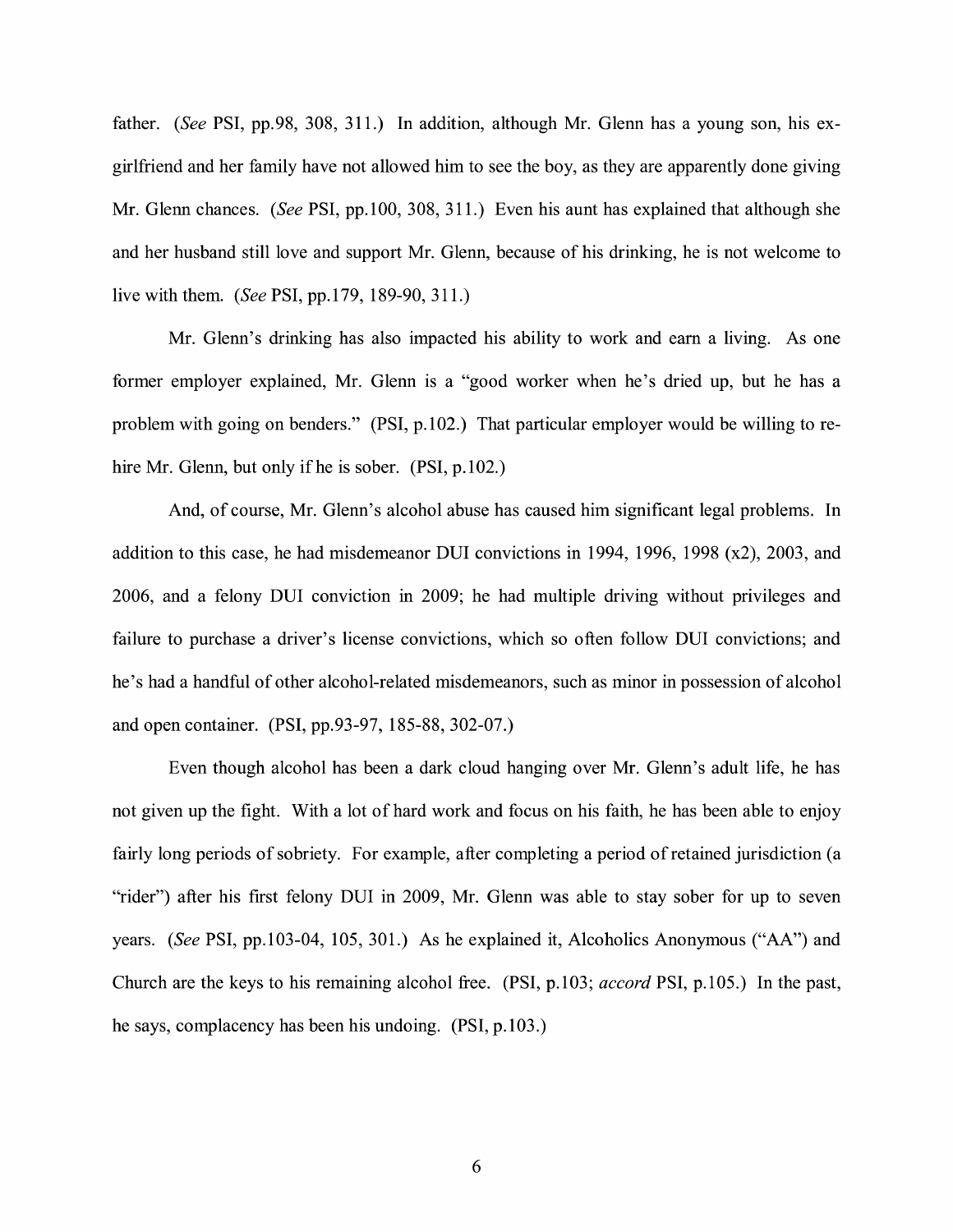At this point, Mr. Glenn has a desire to stop drinking. (PSI, p.103.) He recognizes his problem now, and he is committed to making a change. As he explained at sentencing, "I understand that I need to get a handle on it [ the drinking]. And when I go to prison and everything, I am going to submit for treatment . . . ." (Sent. Tr., p.13, Ls.15-18.)

In light of his long battle against alcoholism and his desire to overcome his addiction, Mr. Glenn submits that the district court failed to exercise reason insofar as it imposed a lengthy prison sentence in this case.

#### II.

# The District Court Abused Its Discretion By Denying Mr. Glenn's Motion For A Sentence Reduction

Even if the his sentence was not excessive as originally imposed, Mr. Glenn contends that it is excessive in light of the information submitted in conjunction with his Rule 35 motion. In a letter accompanying his motion, Mr. Glenn requested that the aggregate length of his sentence be reduced from ten years to five years (all fixed). (Augmentation, p.2.) In that letter, he also explained that the only family he has left is in Washington and Oregon, and so he would like to move to Oregon upon his release from prison to continue his recovery in a place where he has family support. (Augmentation, p.2.) If he has to serve time on parole, he would likely be stuck in Idaho, where he lacks the support to be successful in his rehabilitation *(see* Augmentation, p.2), which would be unhelpful to him and his recovery and, therefore, society as a whole. Society's interests would be far better served by allowing him to top his sentence out after a few years and move to Oregon to be with his extended family.

In light of Mr. Glenn's recognition of his alcoholism and desire to overcome his addiction (as discussed in Section I), as well as the added fact that he needs family support in